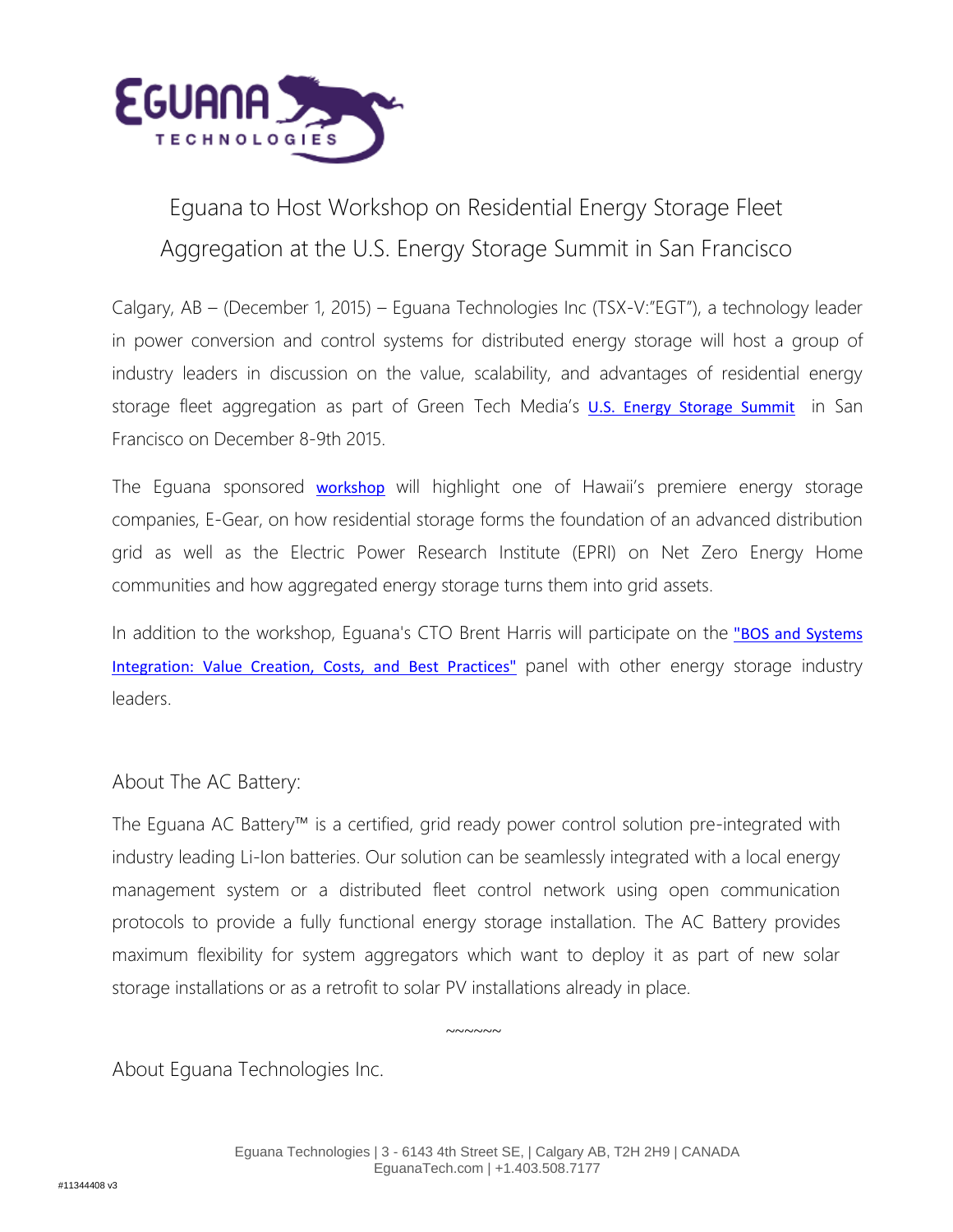

Eguana Technologies Inc. (TSX.V: EGT) designs and manufactures high performance power controls for residential and commercial energy storage systems. Eguana has more than 15 years' experience delivering grid edge power electronics for fuel cell, photovoltaic and battery applications and delivers proven, durable, high quality solutions from its high capacity manufacturing facilities in Europe and North America.

With thousands of its proprietary energy storage inverters deployed in the European and North American markets, Eguana is the leading supplier of power controls for solar selfconsumption, grid services and demand charge applications at the grid edge.

To learn more, visit [www.EguanaTech.com](http://www.eguanatech.com/) or follow us on Twitter [@EguanaTech](https://twitter.com/EguanaTech)

| Company Inquiries             |
|-------------------------------|
| Justin Holland                |
| CEO, Eguana Technologies Inc. |
| $+1.416.728.7635$             |
| Justin.Holland@EquanaTech.com |
|                               |

## **Forward Looking Information**

*The reader is advised that some of the information herein may constitute forward-looking statements within the meaning assigned by National Instruments 51-102 and other relevant securities legislation. In particular, we include: statements pertaining to the value of our power controls to the energy storage market and statements concerning the use of proceeds and the Company's ability to obtain necessary approvals from the TSX Venture Exchange.*

*Forward-looking information is not a guarantee of future performance and involves a number of risks and uncertainties. Many factors could cause the Company's actual results, performance or achievements, or future events or developments, to differ materially from those expressed or implied by the forward-looking information. Readers are cautioned not to place undue reliance on forward-looking information, which speaks only as of the date hereof. Readers are also directed to the Risk Factors section of the Company's most recent audited Financial Statements which may be found on its website or at sedar.com The Company does not undertake any obligation to release publicly any revisions to forward-looking information contained herein to reflect events or circumstances that occur after the date hereof or to reflect the occurrence of unanticipated events, except as may be required under applicable securities laws.*

*Neither the TSX Venture Exchange nor its Regulation Services Provider (as that term is defined in the policies of the TSX Venture Exchange) accepts responsibility for the adequacy or accuracy of this release.*